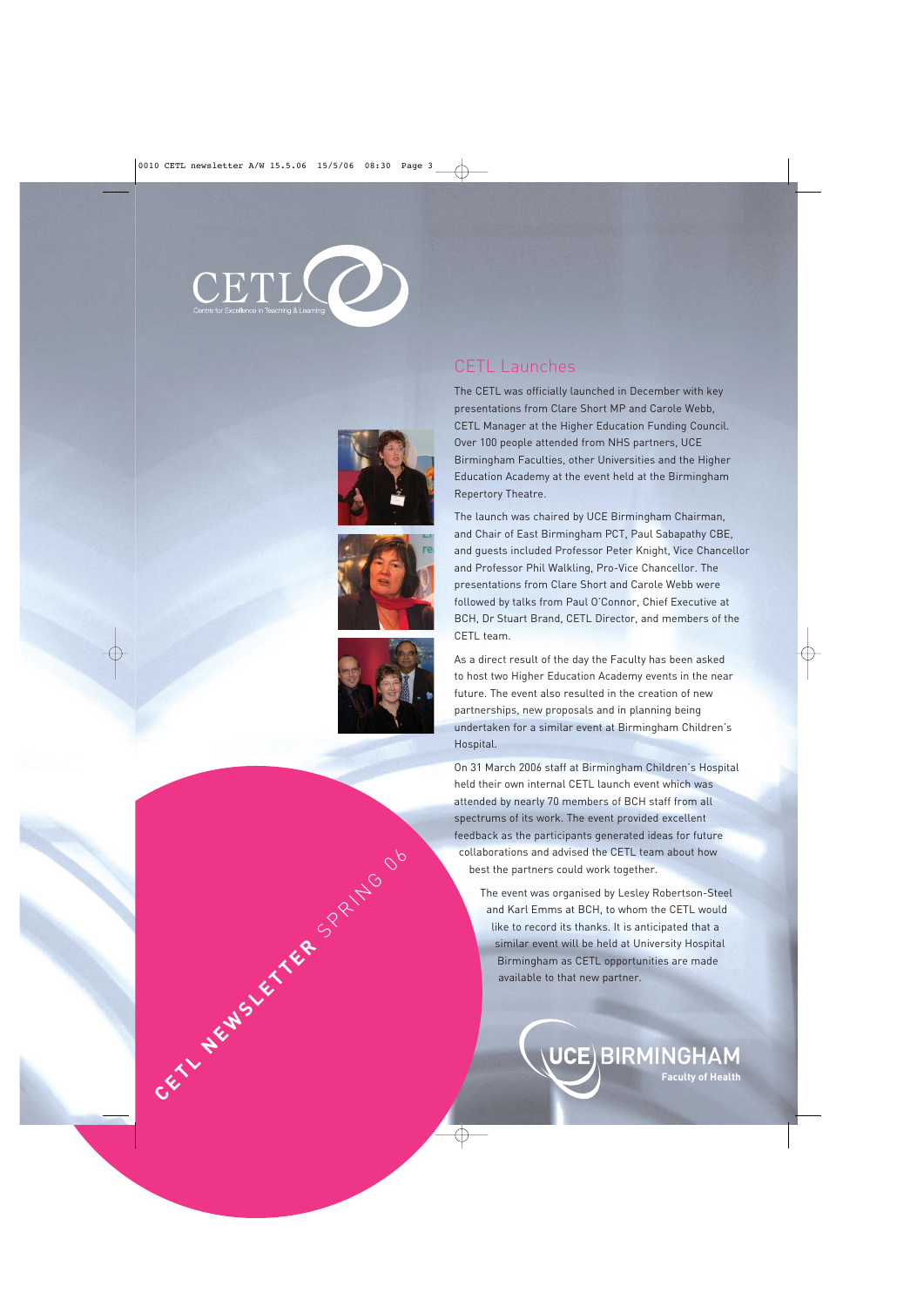## New Funding, New Partners, New Opportunities

### **New Funding**

In April the CETL was advised that it had been successful in obtaining a further £245,000 from the Higher Education Funding Council to jointly develop with University Hospital Birmingham a major new skills and simulation facility. The location of the facility has yet to be determined, but we anticipate facilities being generated at UCE Birmingham and UHB.

#### **New Partners - University of Pittsburgh**

This welcome news was followed by an invitation to visit the University of Pittsburgh's School of Nursing and WISER Medical Simulation facility. As a result of the visit, the University of Pittsburgh has agreed to act as a consultant to our planned simulation and skills development (as part of a wider collaboration) which will look at the generation of comparative and evaluative studies in skills and simulation teaching. The collaboration may also result in other benefits such as student and staff exchanges.

For more details contact luke.millard@uce.ac.uk

#### **New Opportunities**

As a direct output of the collaboration with the University of Pittsburgh, the Nursing and Midwifery Council (NMC) has choosen UCE Birmingham as a pilot site for its study on the use of simulation.

The project aims to develop UK-wide principles for the use of simulation to support practice learning. CETL funding will ensure that the Faculty is equipped with the simulation facilities to deliver a worthwhile and thoroughly evaluated project. We understand that the bid was viewed as 'outstanding' and congratulate the skills team that drew up the proposal.

The pilot study runs from September 2006 and will therefore have an immediate impact on our nursing students.

For more information contact: lilieth.williams@uce.ac.uk

## Higher Education Academy and CETL

The Faculty will be hosting two meetings for the Higher Education Academy in the summer.

#### **In-context Series**

The HEA Health Sciences and Practice Subject Centre and Keith Ward (from the University of Huddersfield) asked UCE Birmingham to help further develop his in-context series of anonymous patient notes and scenarios and create some truly inter-professional examples. A group of staff from Birmingham, Aston and UCE Birmingham met to discuss the possibilities and draw up some examples to help take this initiative forward.

In addition, the CETL has agreed to subscribe to this work and ensure UCE Birmingham staff have access to the scenarios that Keith and his team have developed. At present there are 200 real patient case studies covering all branches of nursing, but they also include multidisciplinary notes, medical notes, x-rays, biochem results and some speech therapy notes etc. This excellent resource could be used to develop case study materials for a whole range of modules/courses.

For further information on this contact jane.richardson@uce.ac.uk

#### **Partnerships for Success**

In July the Faculty will host a larger event for CETLs across the country entitled 'Partnerships for Success'. At the heart of many CETLs are ideas around the creation of effective partnerships to improve the student learning and teaching experience.

The HEA Health Sciences and Practice and Social Policy and Social Work Subject Centres have asked UCE Birmingham to host the first of what may be a series of workshops that will build on the experiences of CETLs and seek to provide examples of good practice.

We have invited all CETLs to send a representative to this meeting, but have asked that they be accompanied by a representative from one of their partners. In this way we hope to gain the view of HE and partnership organisations/communities as we explore how to generate and sustain effective partnerships.

For further information contact luke.millard@uce.ac.uk

## Project Funding Simplified

The CETL and Faculty continues to learn about how best to support learning and teaching project development. Your feedback has demonstrated that the existing project proposal procedure is too cumbersome. A much simpler and quicker project proposal process is to be put before CETL approval bodies in early May to seek to encourage new applicants. Talk to Patricia Fell for more information about how we can help you through the process and how much easier it has become to get your project up and running.

For further information contact patricia.fell@uce.ac.uk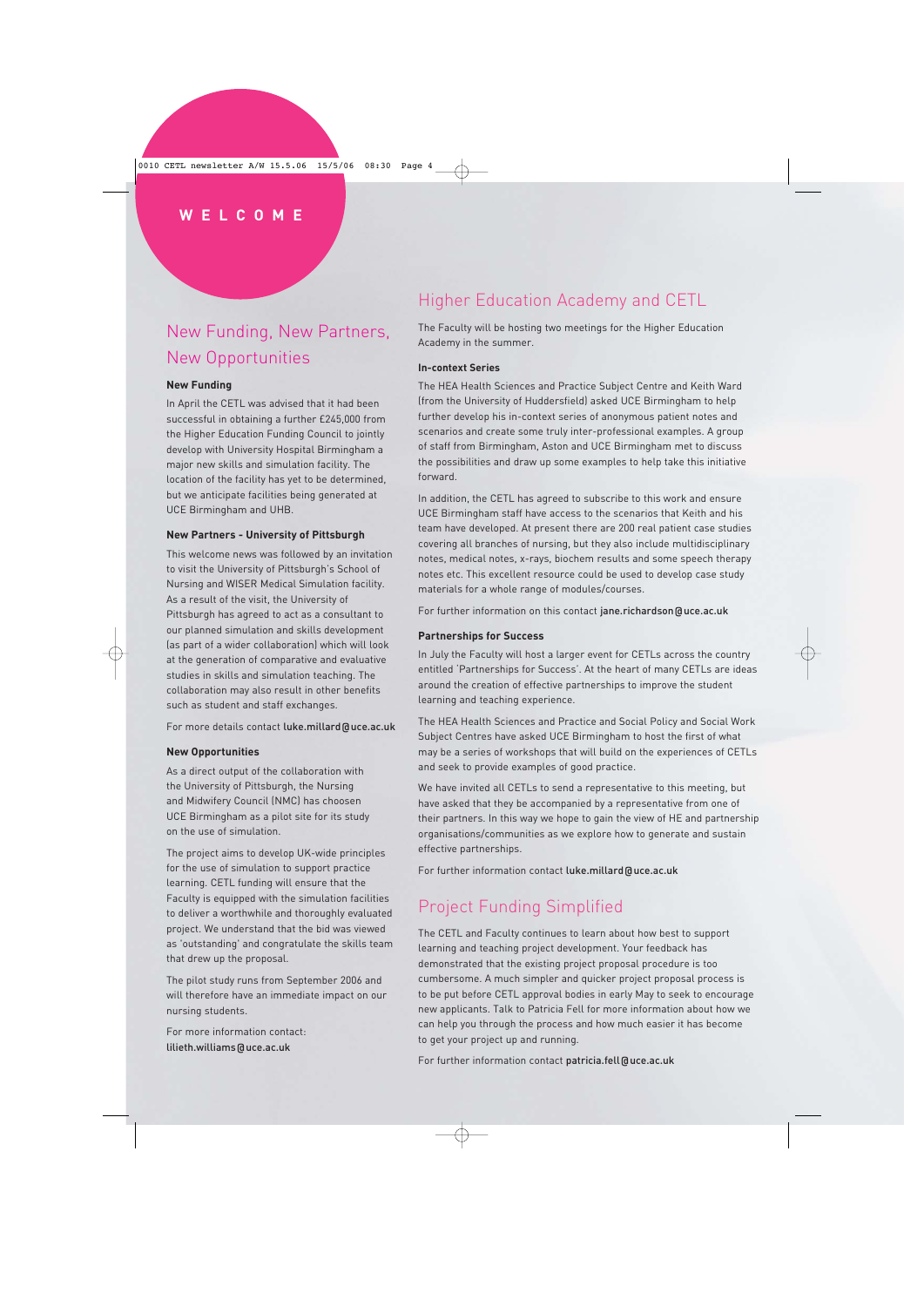*"This kind of learning helps you to think more clinically and improves your confidence when assessing patients."* 

*"A very useful approach. Really gets us thinking about what we are doing. A session that we can really learn from. Very good/useful as it is available for us to use at home and not just in the sessions in university time."* 

### Virtual Ward: An Inter-modular Patient Assessment Simulation

This on-line resource provides learners with a virtual environment in which they can access resources more flexibly and learn at their own pace. Its key aim is to enhance learners' assessment skills and ability to interpret the significance of patient signs and symptoms. The Virtual Ward has been developed to be used as a stand alone learning environment or to complement other teaching and is being used to support education and training programmes within the higher education and health service sectors.

Within the Virtual Ward students can identify and solve patient problems by identifying relevant clinical information from a wide range of sources. These include video handovers, drug charts, observation charts, care plans, medical notes, lab results and x-rays.

Using the assessment simulation, learners can choose how they will prioritise the assessment of each patient. By clicking on a series of icons or items from a drop down menu, new patient information can be generated. The simulation however, only allows 15 choices to be made from approximately 30 plus parameters and feedback on the appropriateness of each choice is made.

Perhaps the most important feature of the Virtual Ward resource is the opportunity for teachers to change much of the content it contains using a simple content management system. For example, all of the charts, assessment values, external hyperlinks and supporting information can be adapted and changed to meet the specific teaching needs of academic and practice staff.

Nine tertiary care cases are in use or in development and a series of community based cases are also being planned as the project has attracted significant national and international interest. Student evaluations have been positive indicating that the resource better prepares students to assess patients, improves their ability to interpret clinical findings and promotes less strategic learning.

If you would like to know more about the Virtual Ward please contact nigel.wynne@uce.ac.uk



www.health.uce.ac.uk/cetl







*"Very useful - interactive- learning step by step at our own pace of learning."*

*"I think it's a good way to learn and it involves everyone and keeps our concentration. It's also good for conquering fear of computers!!!!"*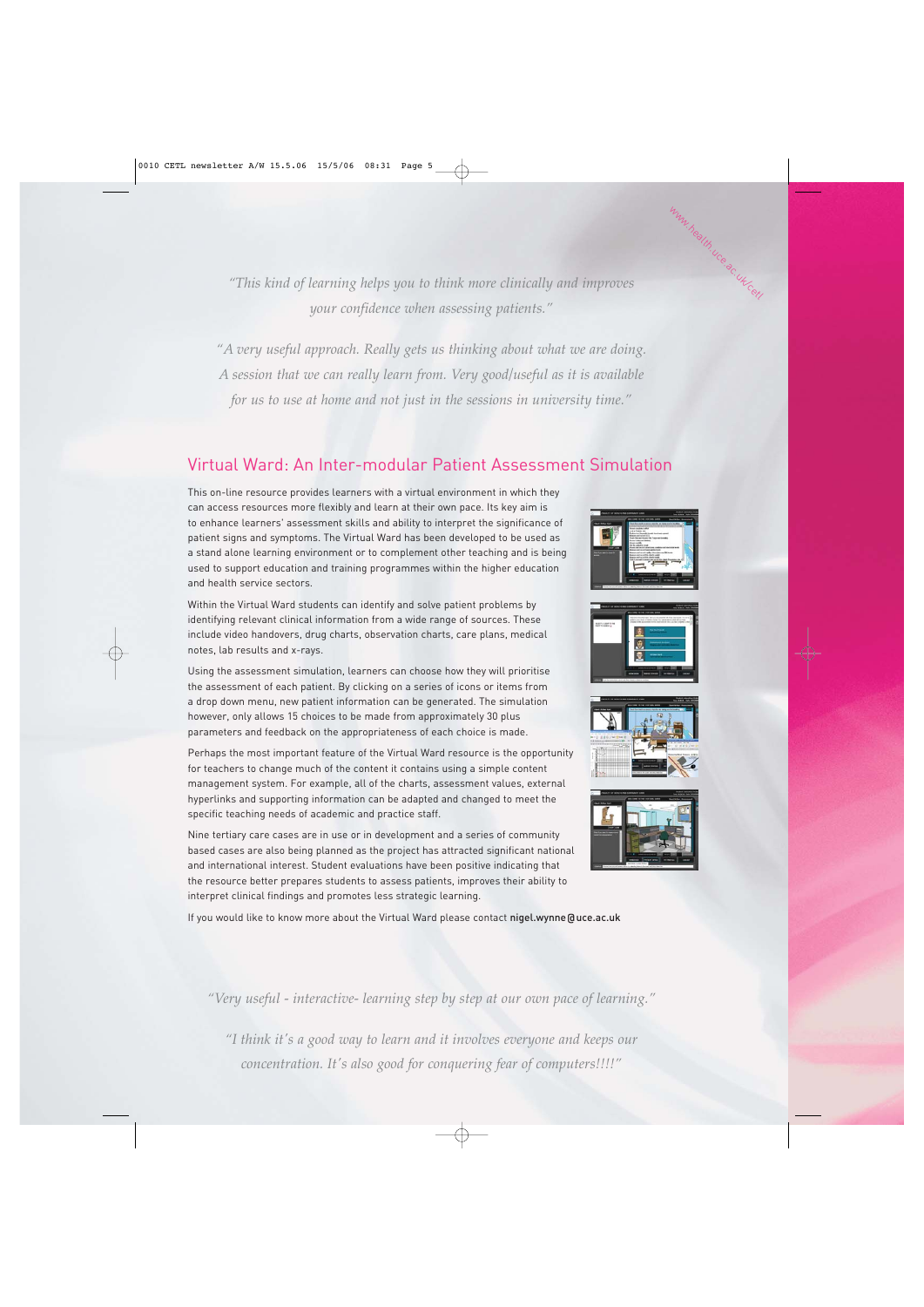# Staff Consultation Events

The CETL has funded nine staff consultation events between February and May 2006. Over 270 staff from academic, administrative and technical support areas will have taken part in the consultation. The events used the 'world café method' to discuss four areas of work:

- Which aspects of the way we work are successful and how should we support them for wider adoption or dissemination?
- How can we employ change and the opportunities provided by new funding to improve our working lives?
- How can we make best use of our learning environment and provide the kind of services that we need to create a really flexible and modern approach to learning?
- How can we adapt to the increased demand for learning in the workplace?

The final event took place on May 3rd and a report will be circulated to all participants. The report will form a major part of a Faculty management event in May 2006 and a response to the consultation results, with a timescale for implementation, will then be produced by the Faculty.

For further information contact **luke.millard@uce.ac.uk**

### Learning and Teaching Workshops

The Faculty launched its sixth series of learning and teaching workshops in April and these continue throughout May and June. In a new initiative to engage with partners we are now inviting practice placement managers, practice staff and staff from other faculties in the University to attend these workshops.

### **The workshops for Spring 2006 are:**

|                                                            | 19th May 2006 Skills, Simulation and Success                                        |
|------------------------------------------------------------|-------------------------------------------------------------------------------------|
|                                                            | 26th May 2006 Faculty Learning and Teaching Task Group: Good Practice Workshop      |
|                                                            | 1st June 2006 E-portfolios and its applicability to you and your students           |
|                                                            | 8th June 2006 Facilitating the student group: Enhancing learning through group-work |
|                                                            | 12th June 2006 Teaching with Emotional Intelligence                                 |
| Please contact katie.bostridge@uce.ac.uk for more details. |                                                                                     |







**CETL NEWSLETTER** SPRING 06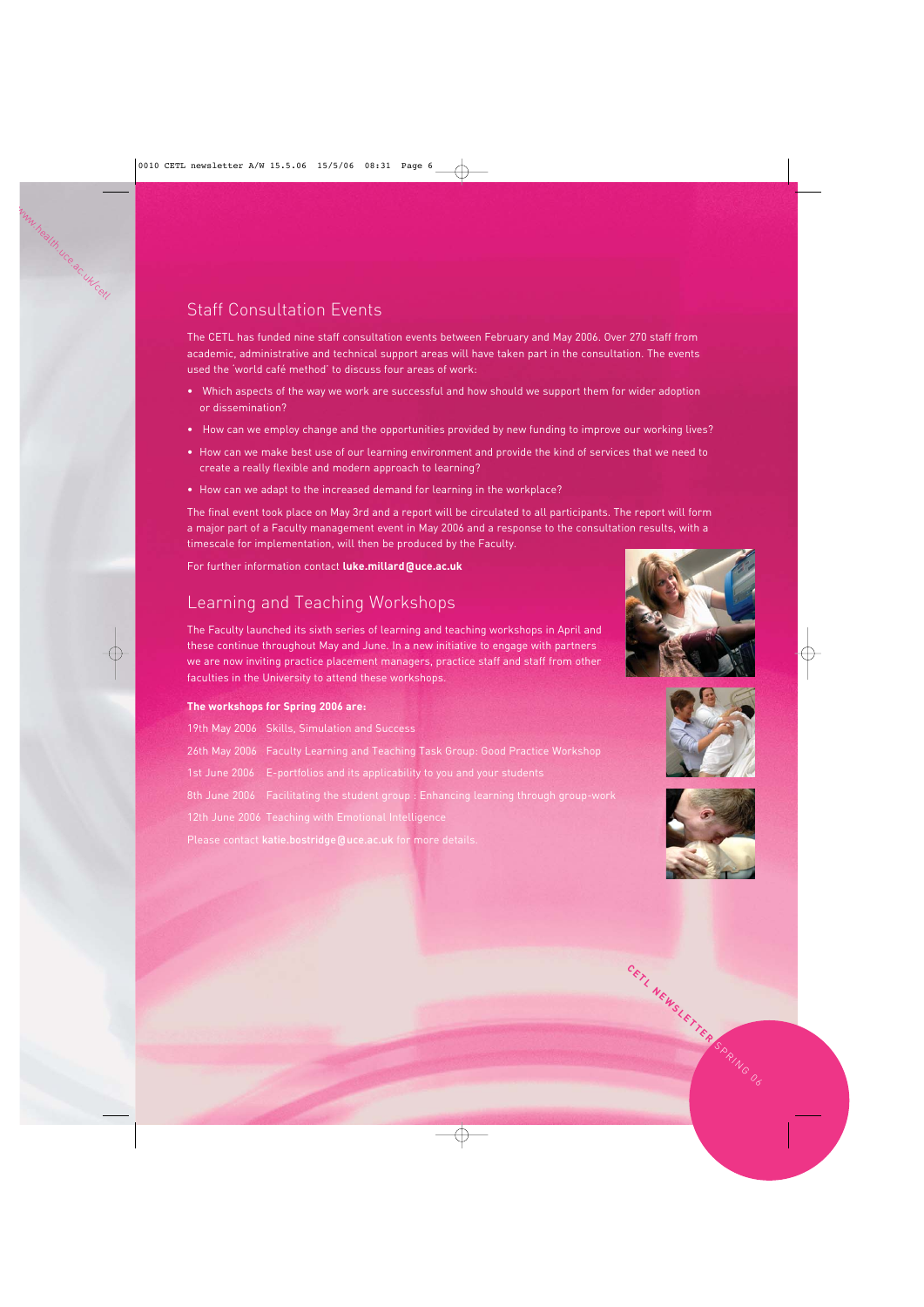### Learning and Teaching Task Group Applications

The second Learning and Teaching Task Group will be presenting their projects on 26th May at an event chaired by Professor John Cowan, Consultant to the Task Group. All staff are invited to attend this event which will showcase the work of the Task Group members.

In addition the workshop will provide the first information on the process for the next round of Task Group applications which should be available in June. New task group members will be expected to start projects in September 2006 and it is likely that the Faculty will commission some projects and look at the opportunity for team based proposals.

Contact luke.millard@uce.ac.uk

### Learning and Teaching Strategy

The Faculty's Learning and Teaching Strategy was written in 2003 and the time has come for it to be refreshed. The Learning and Teaching Task Group has been charged by Academic Board with producing this new strategy by the end of July 2006. The Task Group will be seeking input from Faculty staff and students over the next few months so please engage and help to shape our learning and teaching future.

Contact luke.millard@uce.ac.uk

### Student News

Students are a key stakeholder within the Faculty and CETL funding has allowed us to invest in creating a joint appointment with UCE Birmingham Students' Union to seek to achieve a higher level of student engagement in Faculty decision making. Rebecca Freeman, Representation Co-ordinator is working with many of you and your students to generate a new level of student involvement. In recent months Rebecca has enabled:

- A representative group of students to participate in focus groups to feed into the QAA review. A number of issues raised are being addressed through various Faculty projects, such as the development of the student representative system.
- Following successful recruitment around the Faculty we now have 12 trained student ambassadors who will be visiting schools and colleges to introduce opportunities at the University.
- A group of students attended a recent QAA student/service user event which looked at how students and service users can work together in Healthcare Education. Feedback from the event was positive and will be developed through various Faculty initiatives.
- A conference at Manchester University built upon plans to set up a student network for students involved with CETL projects around the country. The network, supported by the Higher Education Academy intends to enable students involved with learning projects to share and learn from each others experiences.
- Work has begun on the development of the Student Representation System (currently STAR), within the Faculty. Feedback from the QAA, visits to Board of Studies and to other universities will form the basis of a policy and best practice document for student reps and course staff. Better support for student reps through training, handbooks for students and staff and regular student forums are high on the agenda.
- Students will be invited to find out more about CETL projects and sign up for faculty activities at IPL events this year. This started at Aston Villa on the 3rd May 2006.

Contact **rebecca.freeman@uce.ac.uk** for further information about innovative ways to access student input.